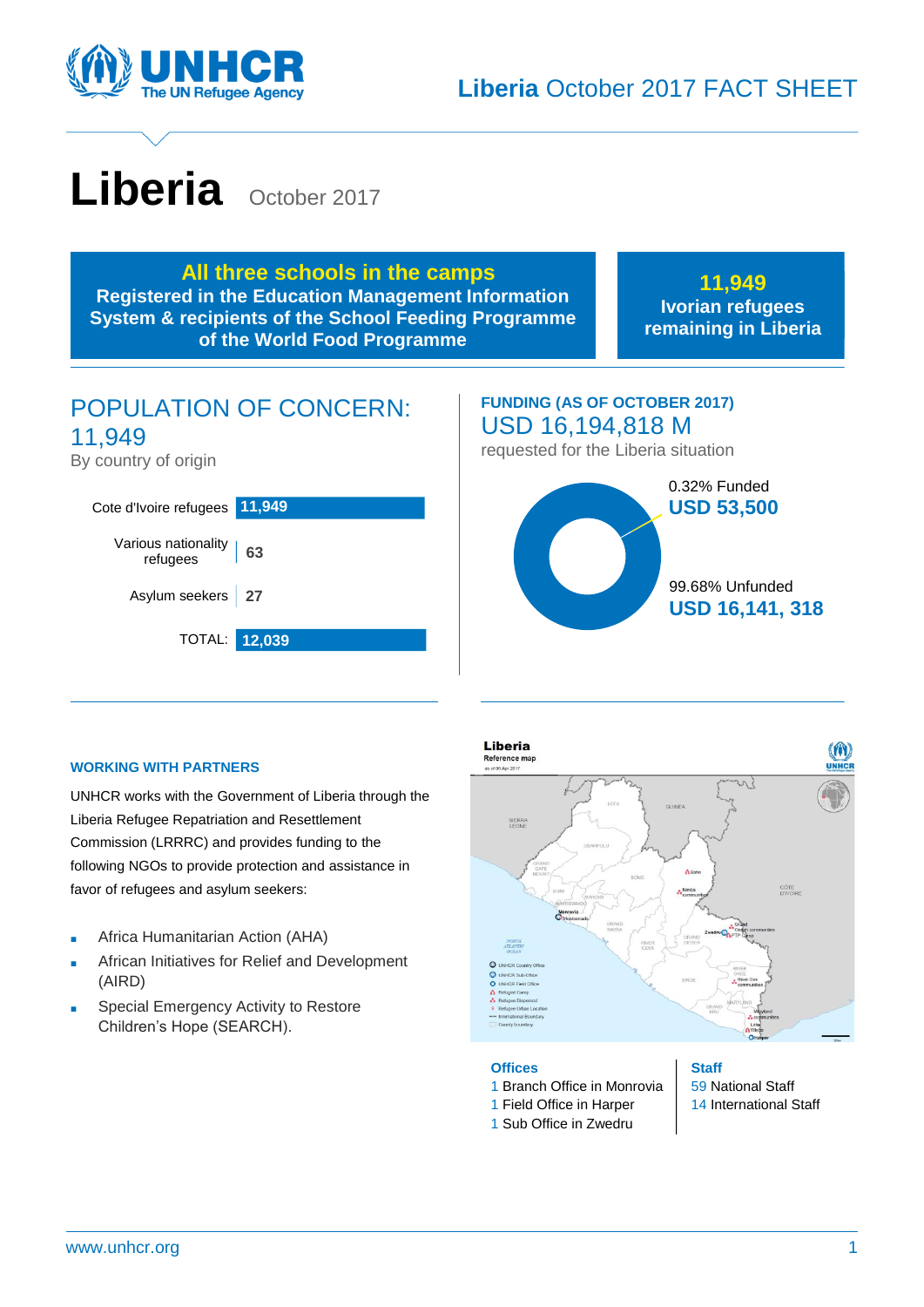

# CONTEXT HIGHLIGHTS

#### ■ **2017 Presidential and Legislative Elections**

- On 19 October 2017, the National Elections Commission (NEC) announced the Final Results of the presidential and legislative elections in Liberia, which took place on 10 October 2017. The Coalition for Democratic Change (CDC) of Senator George Weah won the first round of Liberia's presidential election with 38.4% of the vote. Vice President Joseph Boakai, representing Ellen Johnson Sirleaf's ruling Unity Party (UP), won 28.8% of the vote. The results put CDC and UP at a large distance from the remaining candidates. The legislative elections also show a similar trend as the presidential elections: CDC won 21 of the 73 parliamentary seats, followed by UP, who won 18 seats in the House of Representatives.
- Since none of the 20 presidential candidates obtained the constitutional requirement of 50 percent plus one vote to be declared a winner in a first round of voting, a presidential runoff was slated for 7 November 2017.
- However, on 31 October 2017, the Supreme Court in Liberia suspended the presidential election runoff in order to consider allegations of fraud by a candidate, the Liberty Party (LP) standard bearer Charles Brumskine, who came third in the first round of voting. On 3 November 2017 afternoon, the High Court will hear LP legal arguments versus NEC for a Writ of Prohibition. Following that hearing, the Supreme Court is expected to decide whether or not the runoff takes place on 7 November 2017.
- o The Supreme Court decision follows a complaint filed by LP on 24 October 2017, alleging 'Constitutional Breaches' in October 10 polls.
- o On 29 October 2017, UP also joined opposition parties LP and All Liberian Party (ALP) in calling for a rerun of the October polls. In a joint statement, the three parties (UP, LP, ALP) reaffirmed their support for legal action. They declared being aware that President Sirleaf met Election Magistrates in her residence, long before the elections, which they describe as "unprecedented in election history" and as an "interference with the electoral process and has no legal basis or justification whatsoever".
- On 30 October 2017, President Sirleaf's spokesman denied allegations from her own party that she meddled in this month's presidential election and clarified that all meetings, interactions or exchanges of the office of the president and NEC were consistent with President Ellen Johnson Sirleaf's constitutional role to ensure that the electoral process was supported and that such interactions were initiated at the request of the Elections Commission and were never held secretly.
- o Both local and international observers described the October 10 polls as being peaceful but cited few irregularities which they said could be improved upon in subsequent elections. The peaceful run of the elections was hailed by the United Nations Secretary General, who congratulated the people of Liberia and commended the efforts of the NEC, as well as those of the Liberian women's groups for their active and important role in the electoral process. The African Union (AU) and the Economic Community of West African States (ECOWAS) election observers' missions have also applauded Liberians across the country for allowing the holding of peaceful elections.
- These are the first elections secured by Liberian security forces themselves. UNMIL has maintained peace in Liberia for the past 14 years following the outbreak of the civil war from 1989, and then began a gradual drawdown on 2016 ahead of its complete withdrawal in March 2018.
- Liberia has an estimated population of 4.5 million with 2.18 million registered voters out of which, 1.64 million people voted at the 5,390 Polling Places/stations nationwide, amounting to an average turnout of 75% of the population registered to vote.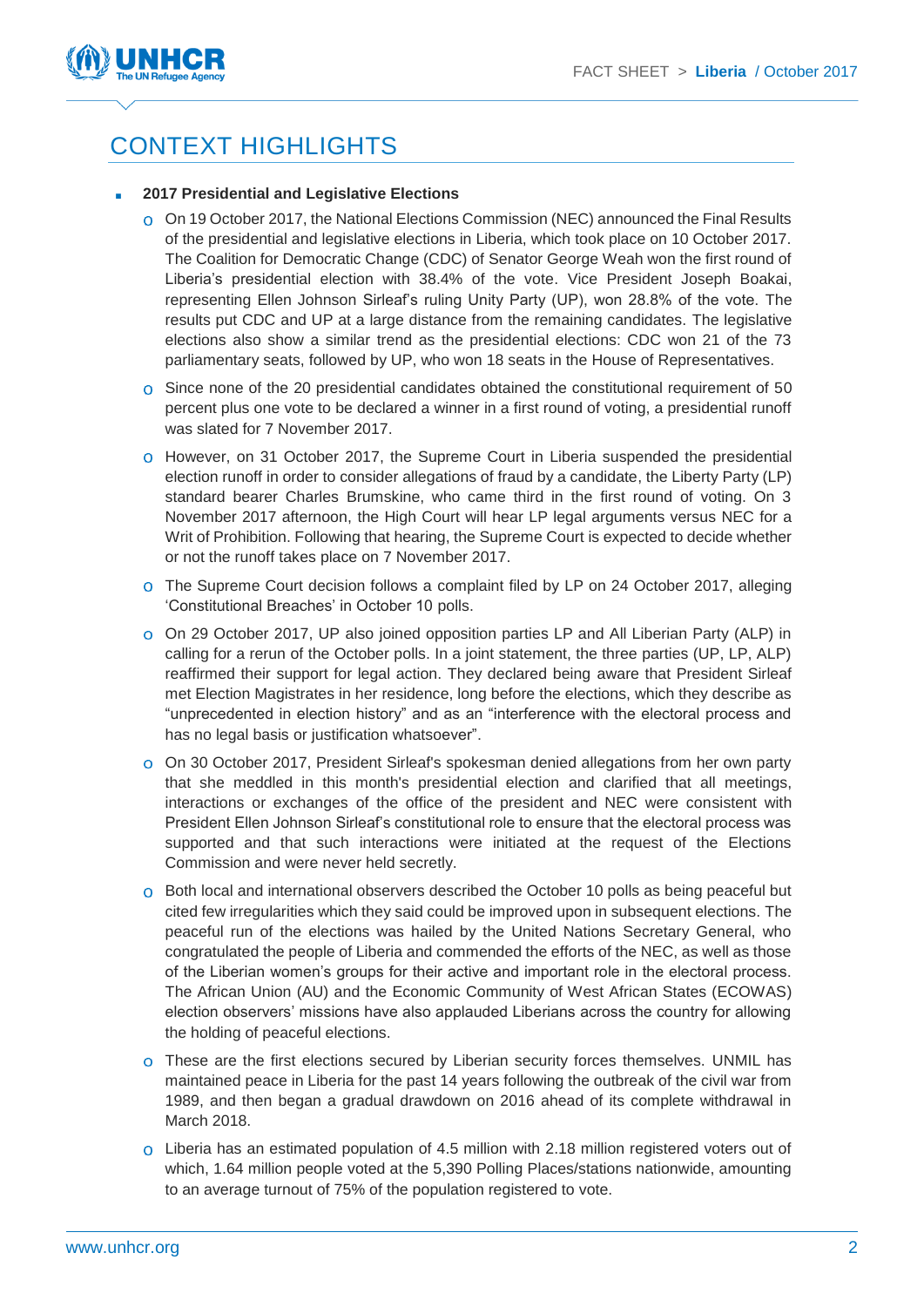

There were 20 candidates contesting the Presidency: 17 political parties/coalition candidates and three independents. Meanwhile, nearly 980 candidates contested the 73 parliamentary seats on the legislative elections.

# MAIN ACTIVITIES

### **Voluntary Repatriation**

- During the reporting period, there were no convoys departing from Liberia to Cote d'Ivoire. Sensitization to mobilise more candidates is ongoing, as well as registration of interested candidates who want to return.
- In Zwedru (Grand Gedeh), there are currently 14 individuals (8 families) who have expressed their wish to return to Cote d'Ivoire. The next convoy will be scheduled when a good number of refugees are registered.
- In Harper (Maryland), UNHCR registered and screened 74 candidates (17 families) out of the 217 refugees who expressed their intent to return home on the latest survey (August 2017). The resumption of voluntary repatriation is pending due to the ferry, used to cross the Cavalla River from Harper (Liberia) to Tabou (Cote d'Ivoire), undergoing technical maintenance since September 2017.
- As of 31 October 2017, 26,456 refugees have been repatriated since the resumption of the repatriation programme on 18 December 2015. This number includes 40 Unaccompanied Minors who returned home in collaboration with the International Committee of the Red Cross (ICRC).

## **Local Integration**

The integration process of those refugees who wish to remain in Liberia remains a key operation priority for the second half of 2017. Progress continues in sectors including Education, Health, WASH and Shelter, as well as in Livelihoods.

#### Education transition

- As part of the process of integrating refugee education services into the national structures, the school in PTP Camp was included into the Education Management Information System (EMIS). The school has been named Tchien Public School, taking the name of the district where the school is located.
- As of October 2017, all schools in the three camps are now part of the national education system, as well as a recipients of the School Feeding Programme (SFP) of the World Food Programme (WFP).

| Name of the school                                 | <b>Location</b>      | <b>Included in EMIS</b> | <b>Recipient of WFP SFP</b> |
|----------------------------------------------------|----------------------|-------------------------|-----------------------------|
| <b>Tchien Public School</b>                        | PTP Camp             |                         |                             |
| Little Wlebo Extension<br><b>Elementary School</b> | Little Wlebo<br>Camp |                         |                             |
| <b>Bahn High Extension</b><br>School               | Bahn Camp            |                         |                             |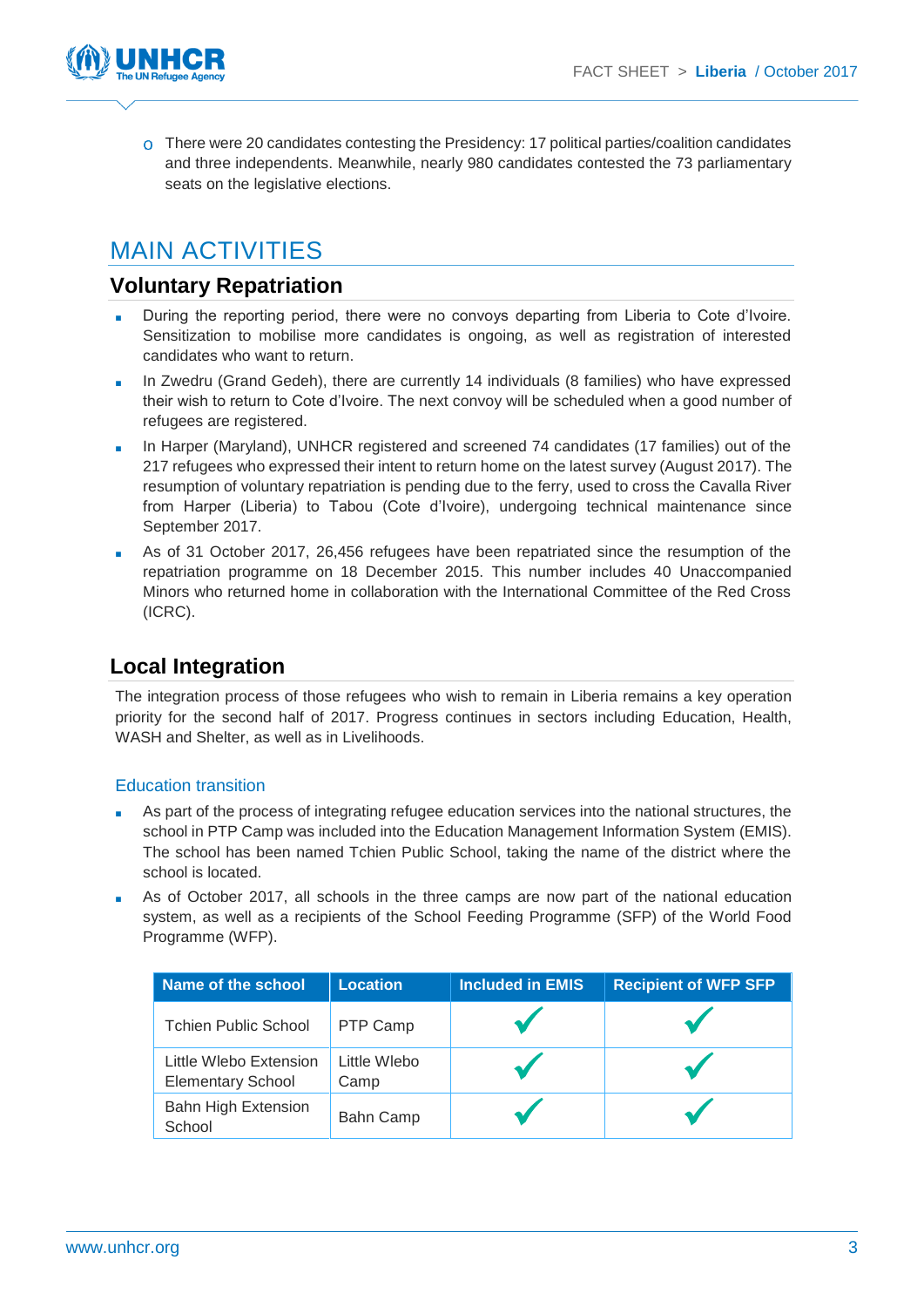

- In an effort to increase enrolment and attendance to school, sensitization continues in all locations in collaboration with stakeholders including the teachers, the Parents Teachers Association (PTA), LRRRC and peer educators. Refugee parents are ensured that their children will not lose their Ivorian nationality by attending school.
- On 27 October 2017, Tchien Public School teachers and students conducted a clean-up campaign of the campus to provide a safe learning environment for the campus (pictures below).



#### Health transition

In line with supporting the government in strengthening its health care delivery capacity to refugees and host communities, medical items were provided to the government hospital Martha Tubman Memorial Hospital in Zwedru (Grand Gedeh), Bahn Health Center (Nimba), and the government hospital JJ Dossen hospital (Maryland, picture below) and Fish Town Hospital (River Gee).



- As part of the local integration process, Ivorian refugees currently in Liberia continue to access national health structures (Bahn Health Center), while Liberians are also accessing facilities in the camps (PTP and Little Wlebo camps).
- The clinics in PTP Camp and Little Wlebo Camp (LWC) serve an average of 10-20% Liberians and 90-80% refugees, while patients of the national health center in Bahn (Bahn Health Center) are 80% Liberians and 20% refugees from Bahn Camp.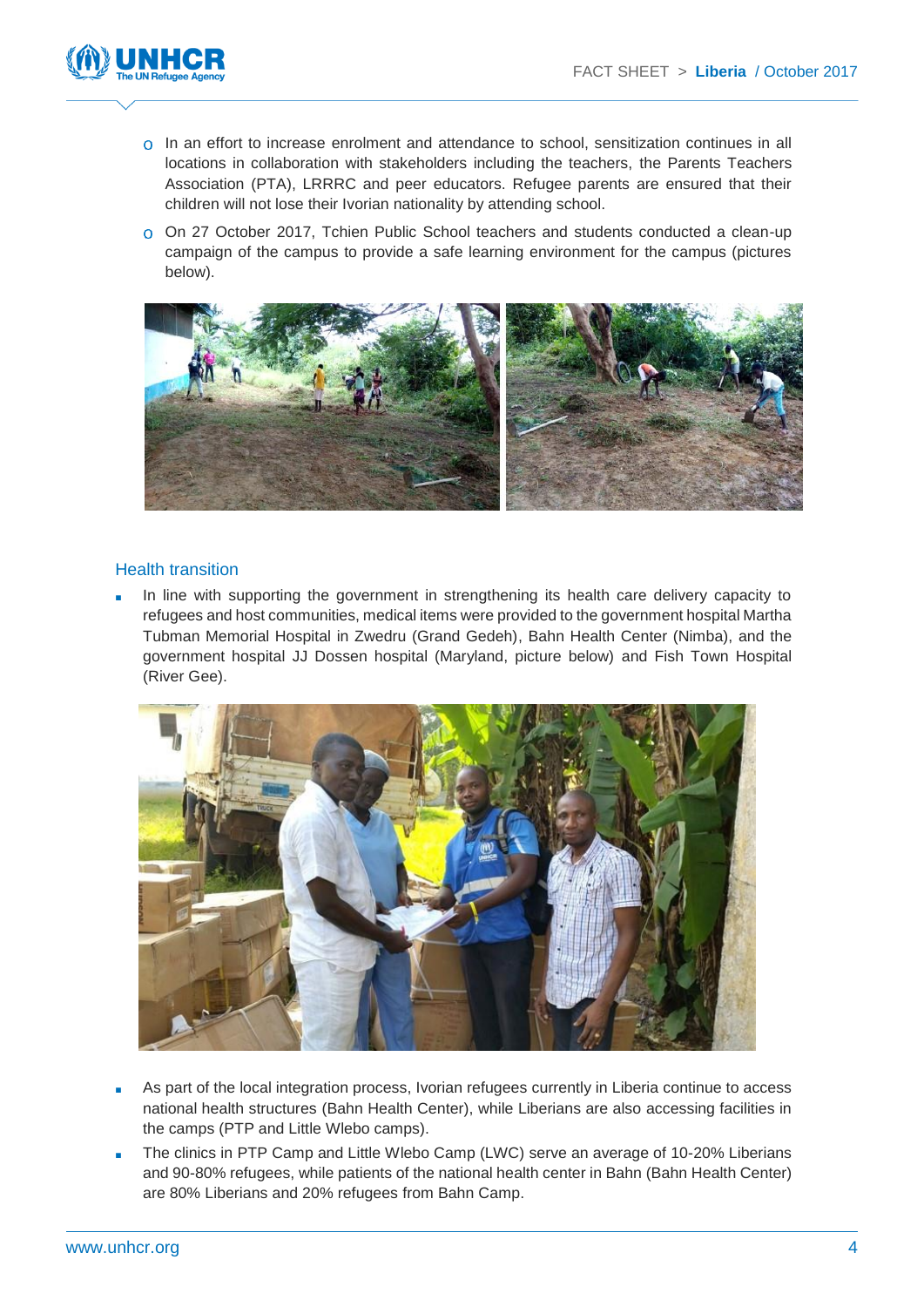



#### **Patient statistics from January 2017 to August 2017 by location**



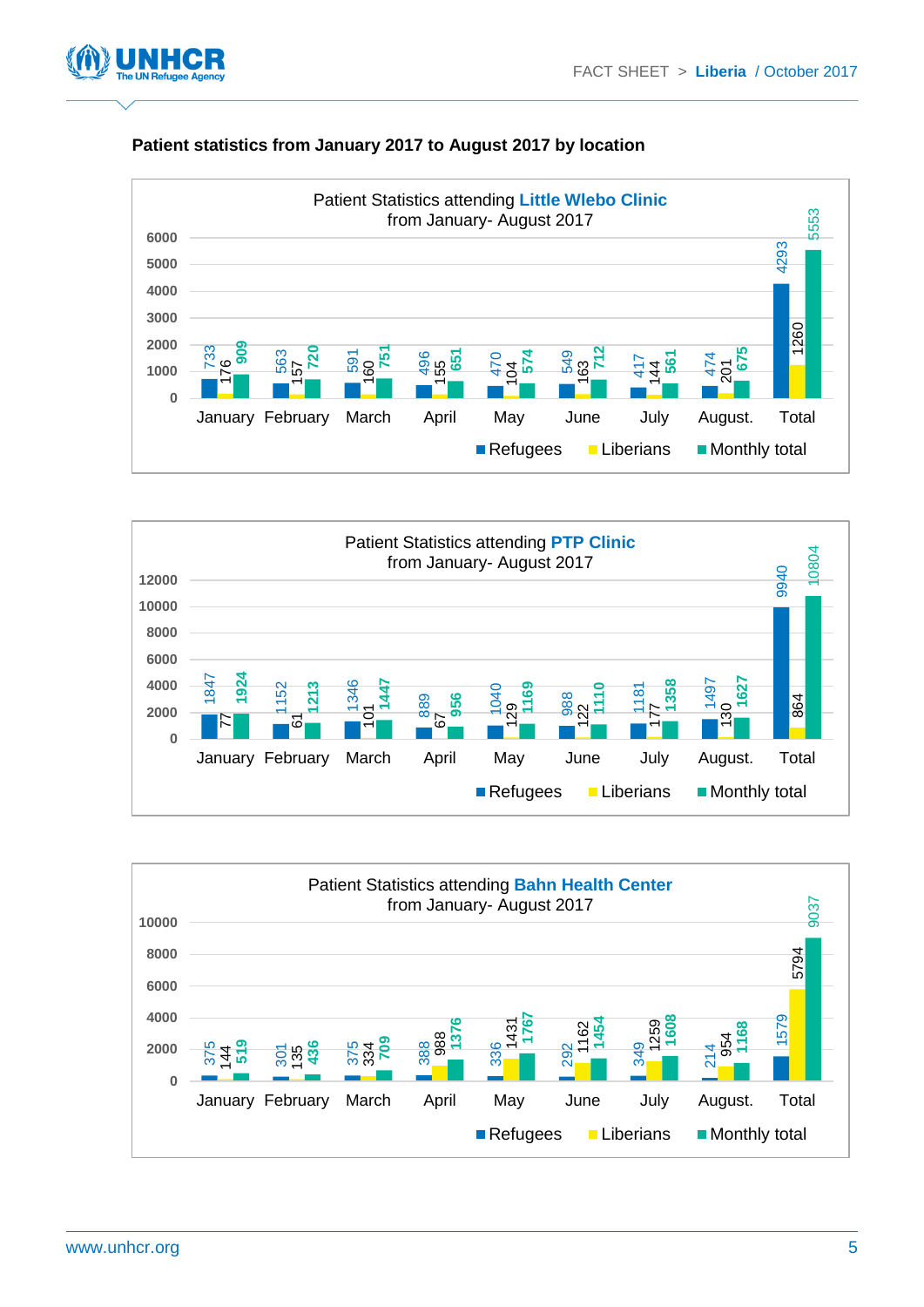

#### Social Cohesion

In line with the local integration process, the promotion of social cohesion continues to be carried out among refugees and the local community through a community based approach. UNHCR and partners encourage the sharing of resources between refugees and Liberians from the host communities.

#### **Harper (Maryland)**

- AHA, LRRRC, UNHCR and Refugees Central Committee distributed assorted used clothes to refugees in LWC, benefitting 1,245 refugees (437 families).
- Refugees and locals living in Maryland and River Gee communities also benefitted from the distribution (pictures below). These clothes are part of a donation to UNHCR Liberia from the Japanese company UNIQLO.



## **Protection**

Monrovia (Montserrado)

#### **Law Reform**

- UNHCR continues to work with the government to ensure the Alien and Nationality law is amended and therefore includes gender parity for both male & female to pass their nationality to their children.
- o Following the first review session on the Alien and Nationality law, held on 2 October 2017, the second session took place on 16 October 2017. Attendees included representatives from the Government and line Ministry, as well as citizens from the ECOWAS Union (Nigeria, Guinea, etc). In the next weeks the document will be finalized and presented to the Ministry of Justice to be submitted to Cabinet. This is the Government of Liberia/United Nations Joint Programming initiative to prevent and respond to SGBV and harmful traditional practices in Liberia, funded by Swedish International Development Cooperation Agency (SIDA).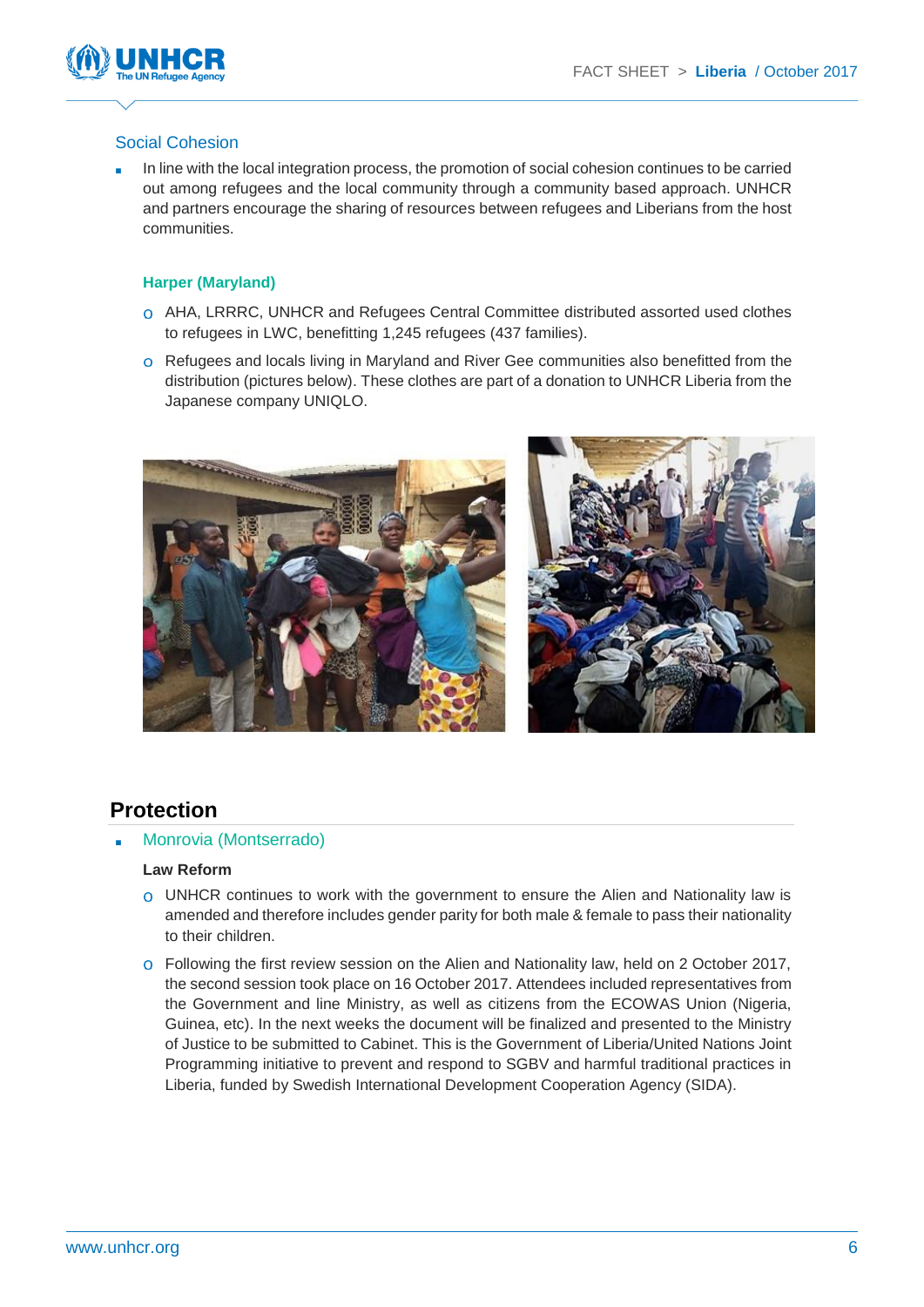

## **Community Services**

#### Zwedru (Grand Gedeh)

On 15 October 2017, PTP Camp participated in the Global Hand Washing Day, with the theme "*hand washing prevents diseases*". Awareness raising activities on hygiene and hand washing techniques took place, including the distribution of hand washing buckets and 250 pieces of soap in the context of the campaign (pictures below).





- The final soap distribution for this year was conducted at the PTP camp. 5,190 refugees received sop aimed to be used for a period of three months, up to December 2017. Each beneficiary received 3 pieces of soap. 919 individuals which is 15% of the population did not turn up for soap distribution.
- The fourth quarters of sanitary pad distribution was conducted at PTP camp with a target population of 1,417 women of reproductive age. A total of 1,369 (96.6%) women benefited from the sanitary distribution package which included 3 sets of sanitary pads, 3 pieces of soap and 2 female underwear per person. The distribution was headed by Central and block chairladies in collaboration with the SGBV Female Committees and was monitored by SEARCH and UNHCR at the PTP women Center.